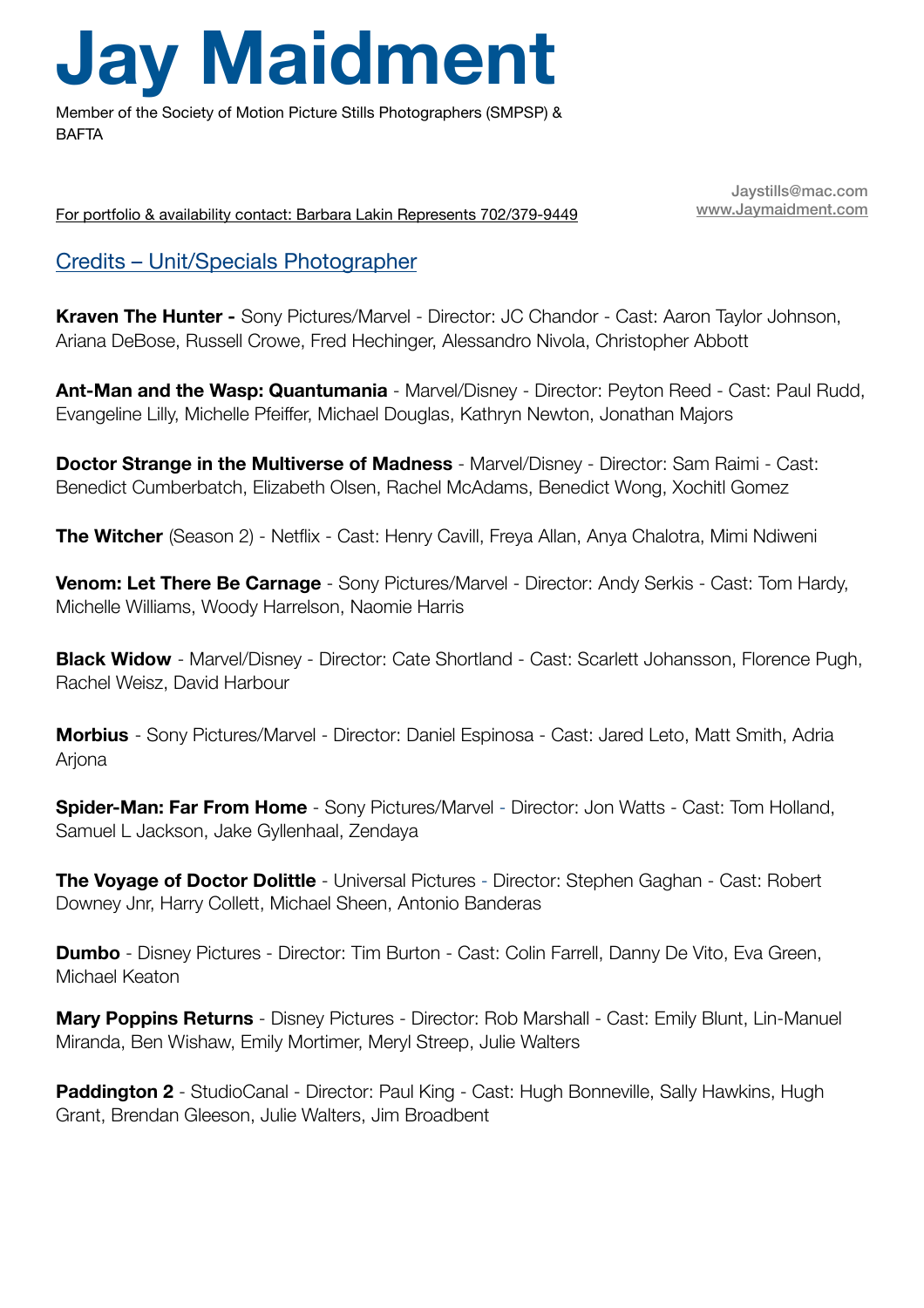**The Commuter** - StudioCanal - Director: Jaume Collet-Serra - Cast: Liam Neeson, Vera Farmiga, Sam Neil, Elizabeth McGovern

**Doctor Strange** - Marvel/Disney Pictures - Director: Scott Derrickson - Cast: Benedict Cumberbatch, Rachel McAdams, Tilda Swinton, Chiwetel Ejiofer, Mads Mikkelson **Miss Peregrines Home For Peculiar Children** - 20th Century Fox - Director: Tim Burton - Cast: Eva Green, Asa Butterfield, Samuel L. Jackson, Ella Purnell, Judi Dench

**Now You See Me 2** - Lionsgate - Director: Jon Chu - Cast: Jesse Eisenberg, Woody Harrelson, Mark Ruffalo, Michael Caine, Daniel Radcliffe, Morgan Freeman, Dave Franco, Lizzy Caplan

**Pride & Prejudice & Zombies** - Lionsgate - Director: Burr Steers - Cast: Lily James, Sam Riley, Bella Heathcote, Douglas Booth, Matt Smith, Jack Huston

**The Avengers: Age of Ultron** - Marvel/Disney Pictures - Director: Joss Whedon - Cast: Robert Downey Jnr, Scarlett Johansson, Chris Hemsworth, Chris Evans, Mark Ruffalo, Jeremy Renner, Aaron Taylor-Johnson, Elizabeth Olsen, Samuel L. Jackson, Cobie Smulders, Paul Bettany

**Guardians of the Galaxy** - Marvel/Disney Pictures - Director: James Gunn - Cast: Chris Pratt, Zoe Zaldana, Dave Bautista, Benicio Del Toro, Glenn Close, Karen Gillan, Lee pace

**The Muppets Most Wanted** - Disney Pictures - Director: James Bobin - Cast: Ricky Gervais, Ty Burrell, Tina Fey

**Thor: The Dark World** - Marvel/Disney Pictures - Director: Alan Taylor - Cast: Chris Hemsworth, Natalie Portman, Tom Hiddleston, Anthony Hopkins, Christopher Eccleston

**Closed Circuit** - Focus Features - Director: John Crowley - Cast: Eric Bana, Rebecca Hall, Jim Broadbent, Julia Stiles, Ciaran Hinds

**Cloud Atlas** - Warner Bros. Pictures - Directors: Andy & Lana Wachowski & Tom Tykwer - Cast: Tom Hanks, Halle Berry, Hugh Grant, Jim Sturgess, Jim Broadbent, Susan Sarandon, Ben Whishaw, Hugo Weaving, Doona Bae

**Wrath of the Titans** - Warner Bros. Pictures - Director: Jonathan Liebesman - Cast: Sam Worthington, Liam Neeson, Ralph Fiennes, Rosamund Pike, Bill Nighy, Toby Kebbell

**Captain America: The First Avenger** - Marvel/Paramount Pictures - Director: Joe Johnston - Cast: Chris Evans, Hayley Atwell, Hugo Weaving, Tommy Lee Jones, Stanley Tucci

**Unknown** - Warner Bros. Pictures - Director: Jaume Collet-Serra - Cast: Liam Neeson, January Jones, Diane Kruger, Frank Langella

**Hereafter** - Warner Bros. Pictures - Director: Clint Eastwood - Cast: Matt Damon, Cecile de France